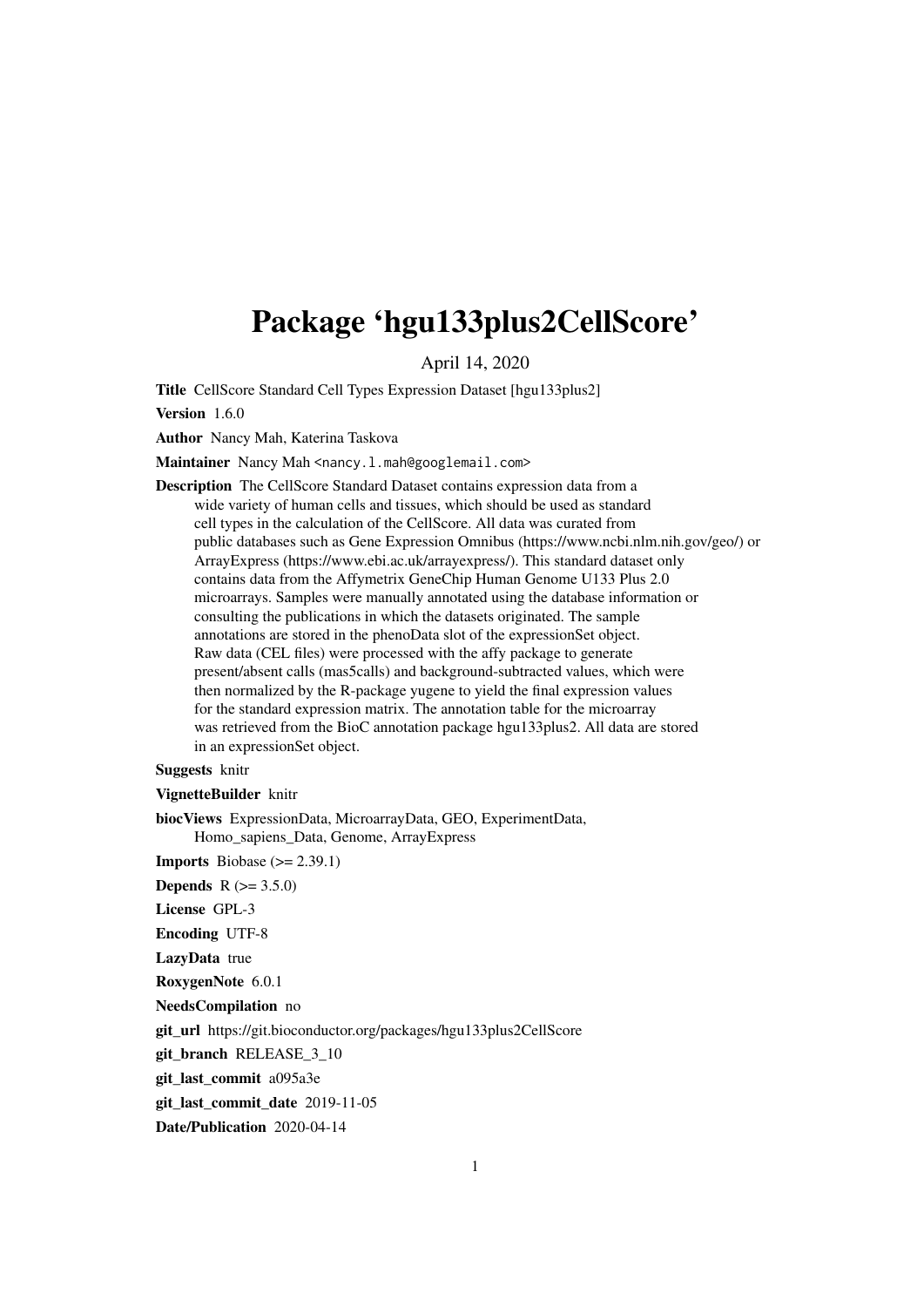### <span id="page-1-0"></span>R topics documented:

|--|--|--|

#### **Index** [3](#page-2-0)

hgu133plus2CellScore *Standard Samples for CellScore [hgu133plus2]*

#### Description

This ExpressionSet object contains the expression values, expression calls, phenoData, and array annotation data for the standard samples from Affymetrix hgu133plus2 microarrays. The dataset is meant for usage with the package CellScore. This set of manually curated data contains reference expression data for normal tissues or cell types. Details of how this dataset was generated can be found in the vignette.

#### Usage

eset.std

#### Format

an ExpressionSet object

#### Source

data extracted from public databases such as Gene Expression Omnibus (https://www.ncbi.nlm.nih.gov/geo/) or ArrayExpress (https://www.ebi.ac.uk/arrayexpress/)